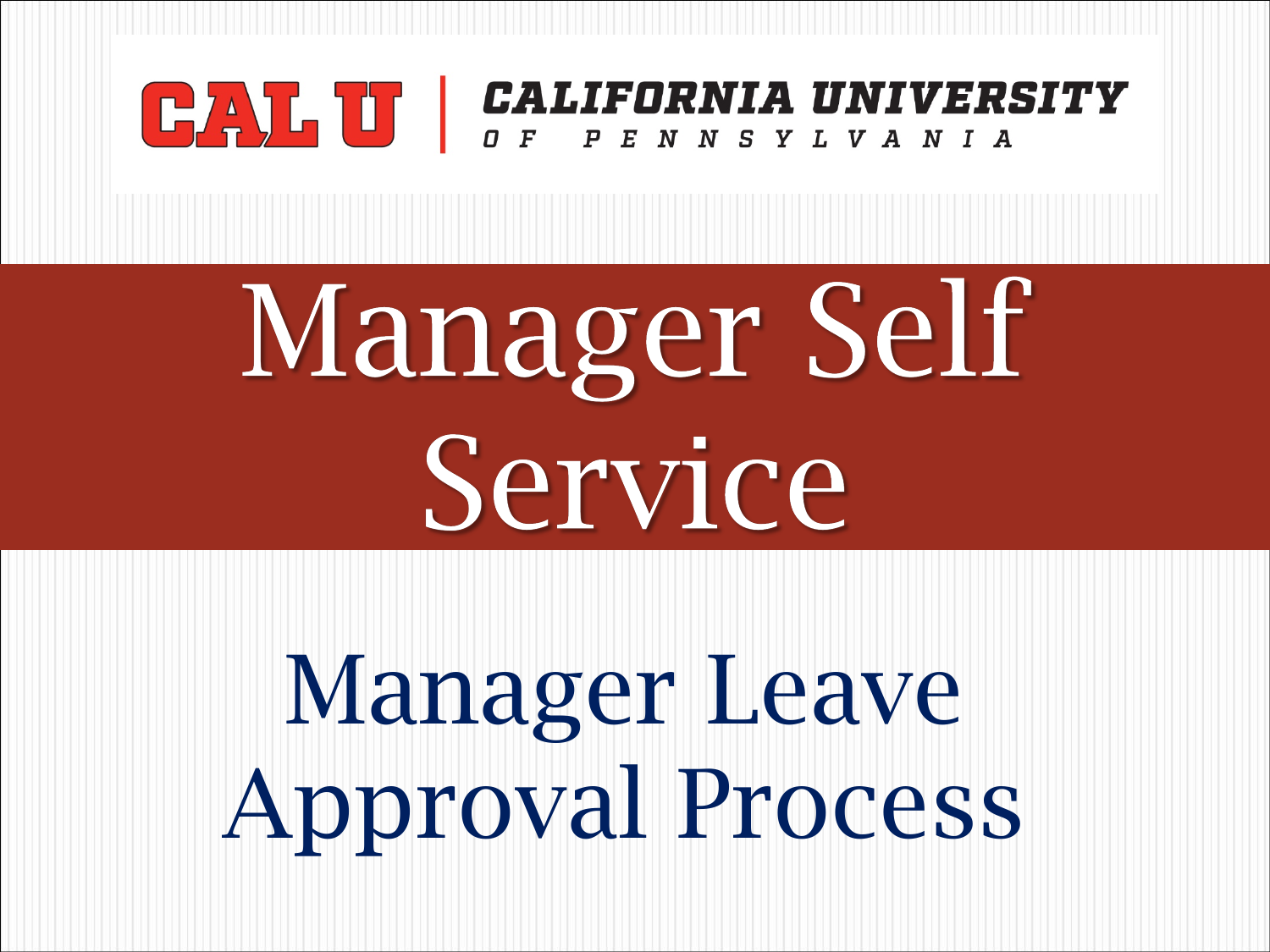

### ESS LEAVE



Used for:

Annual,

Sick, and Personal Comp,

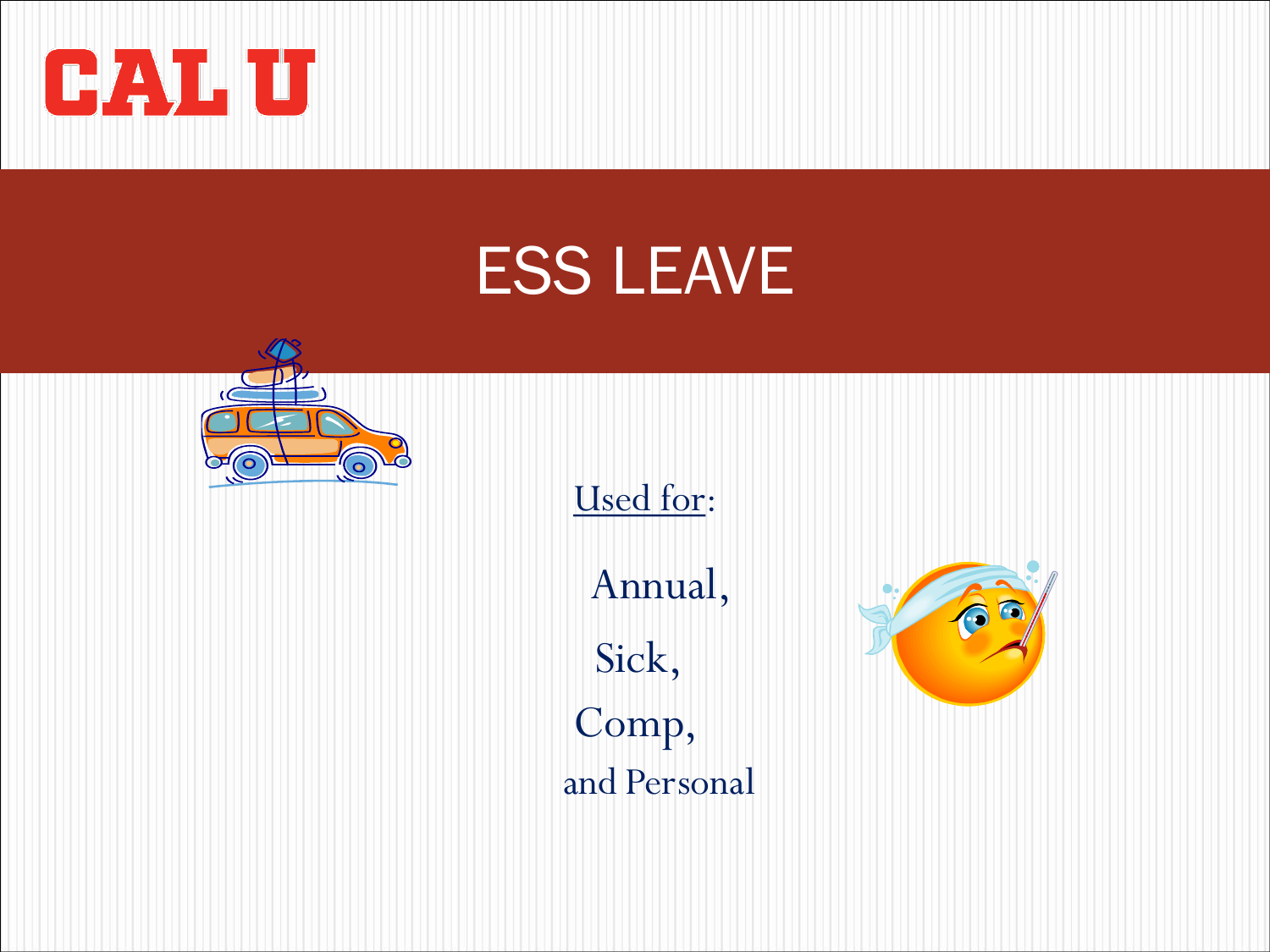

### **Benefits**

- Creates efficiencies in the work flow process
	- Time Keeper no longer needs to enter leave slips
	- Eliminates time keeper data entry errors
	- Reduces data input integrity audits
	- Eliminates delays and tracking
	- Eliminates alphabetizing, filing and storage
	- Eliminates inter-office mailing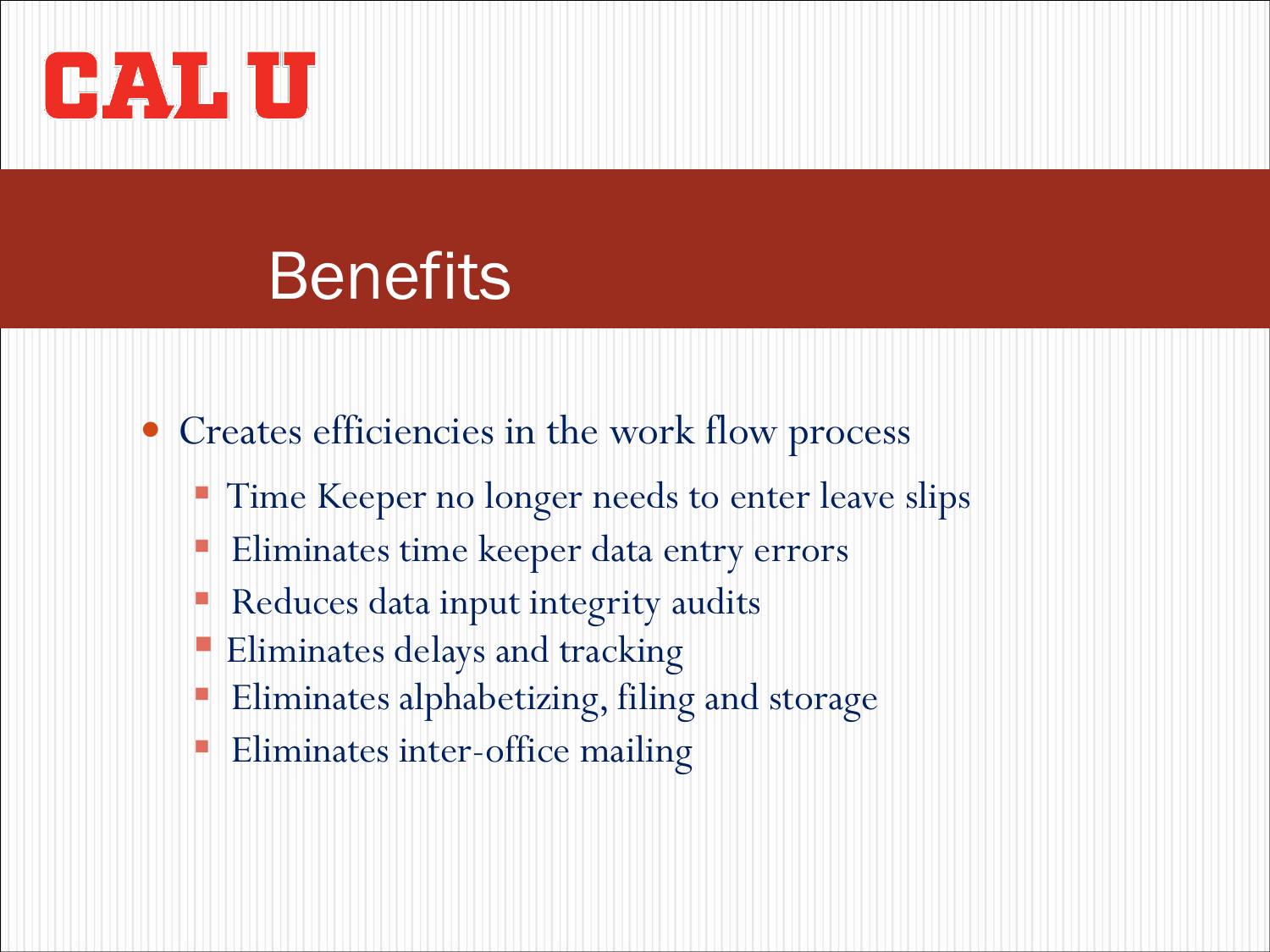

- When a submission of a leave is requested via ESS, the supervisor will receive an email within 30 minutes notifying them of pending leave awaiting approval.
	- The email address of the leave submission will be from **00BATCHADMIN**

#### STEP #1

Click on the link provided in the email request and then sign into the ESS portal.

| From:                                                                                                                                        | 00BATCHADMIN [syt-<br>Sent: Mon 3/9/2009 3:31<br>batchadmin@sytecpa.org] |  |  |  |
|----------------------------------------------------------------------------------------------------------------------------------------------|--------------------------------------------------------------------------|--|--|--|
| To:                                                                                                                                          | Amarante, Phillip; Amarante, Phillip                                     |  |  |  |
| Cc:                                                                                                                                          |                                                                          |  |  |  |
| Subject: The                                                                                                                                 | Notification of Leave: Employee Hicks, Karen F                           |  |  |  |
|                                                                                                                                              | Work item in R/3 System: PRD                                             |  |  |  |
| Employee Hicks, Karen F submitted a<br>leave request on 03/09/2009. The requested absence<br>begins on 03/11/2009 and<br>ends on 03/11/2009. |                                                                          |  |  |  |
| Please make a decision to approve or reject this<br>request as soon as possible.                                                             |                                                                          |  |  |  |
|                                                                                                                                              | You can process the request using the link below:                        |  |  |  |
| https://portal.passhe.edu/irj/portal                                                                                                         |                                                                          |  |  |  |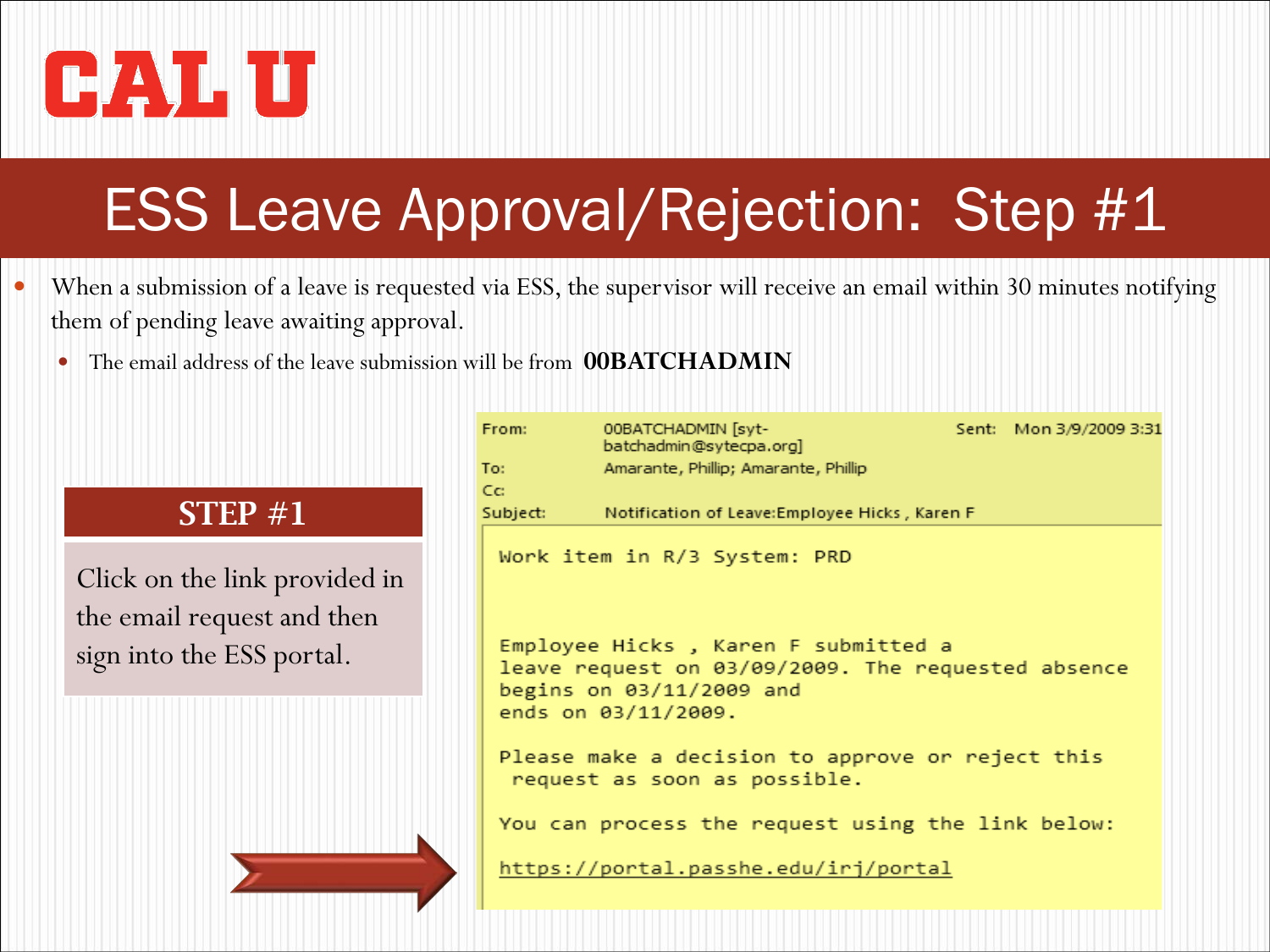

#### STEP #2

Select the "Manager Self-Service" tab . Then, select "Employee Leave Approval".



#### WELCOME TO THE MANAGER SELF-SERVICE AREA OF THE SELF-SERVICE PORTAL.

This page will provide you with information about each of the applications available for you to access in this area of the Self-Service Portal. For each application, will see a corresponding entry across the second level of the navigation bar. To access an application, simply click on the entry in the navigation bar. If required, further navigation instructions or messages will be given under that area of the portal. A list of all the applications to which you have been granted access is shov below with descriptions of the applications.

#### **My Staff**

The My Staff area of Manager Self-Service provides managers with an overview of their employee's basic information such as attendance, important date and organizational information.

#### **Employee Leave Approval**

Managers can use the Employee Leave Approval area of Manager Self-Service (MSS) to view approved leave requests that have been submitted by members of their staff. This area also provides reporting tools to managers regarding employee leave.

#### **Help Documents**

Under the Help Documents area of Manager Self-Service you will find manuals and other resources provided to managers to assist them with using the various areas and features of Manager Self-Service.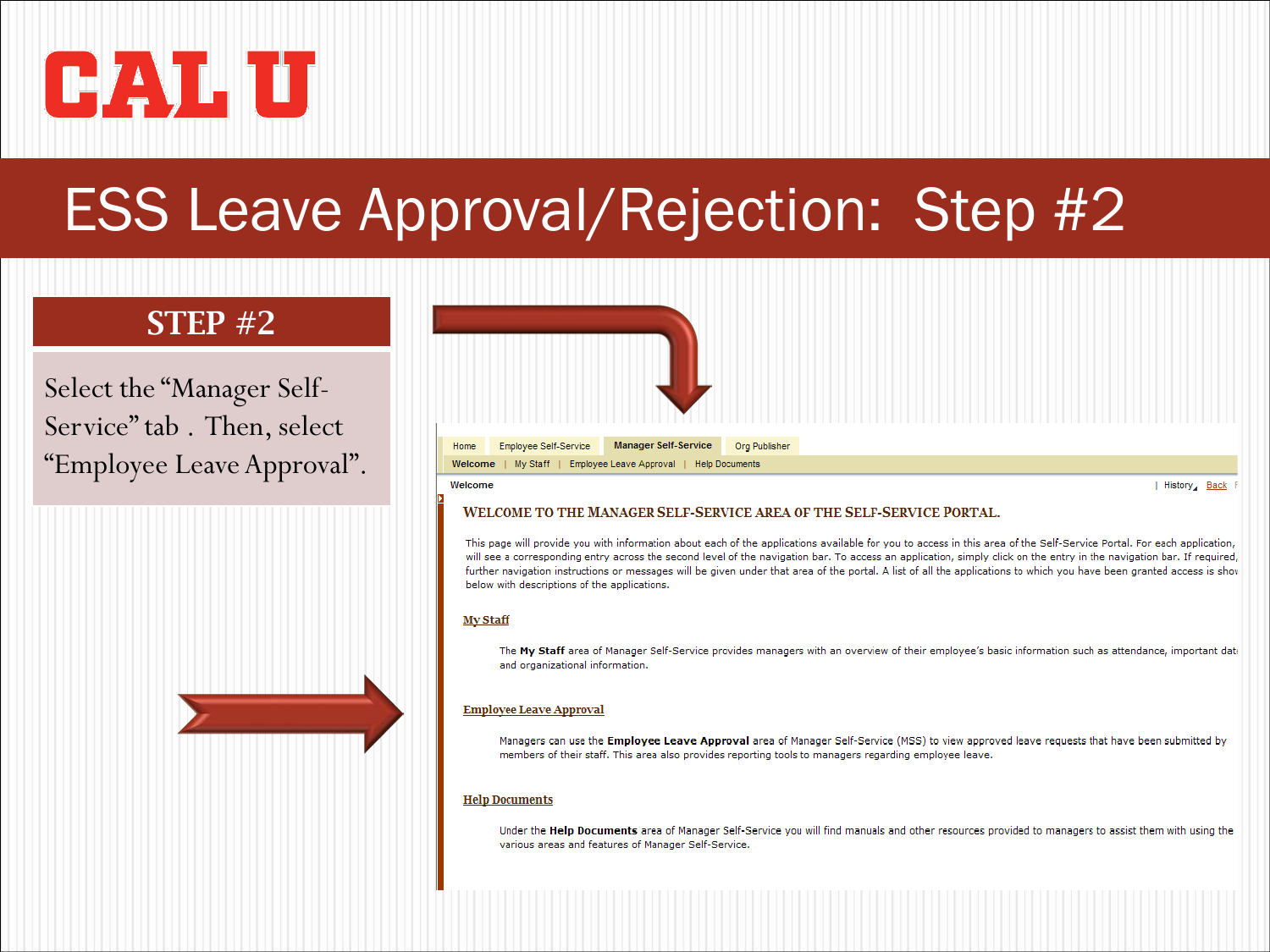

- The "Business Workplace Inbox" will appear, containing the manager's pending leave request.
- Managers can select to view all employee requests or a specific employee's request by using the "Filter by Employees" drop down menu.
- The dates shown are the dates when the leave was submitted, NOT the date the employee is planning to use the leave.

### STEP #3

Select a single leave request to review.

| Home                                                         | Employee Self-Service | <b>Manager Self-Service</b> | eTime | SyTEC Internal Tools |
|--------------------------------------------------------------|-----------------------|-----------------------------|-------|----------------------|
| <b>Business Inbox</b><br>View Leave Requests Processed By Me |                       |                             |       |                      |

**Business Inbox** 

#### **Business Workplace Inbox for: Test, Manager Leave**

This page will give a list of all items in your business inbox that require your attention. Start by clicking the button to the left of an entry to select it, then select "Display Inbox Item" from the toolbar to view the item's details. All available processing options will then show in a new window.

| Inbox                                                                             |                                                        |  |  |
|-----------------------------------------------------------------------------------|--------------------------------------------------------|--|--|
| Filter By Employee Show All Employees<br>Display Inbox Item<br>Refresh Inbox<br>▼ |                                                        |  |  |
| <b>Submission Date</b>                                                            | <b>Subject</b>                                         |  |  |
| 12/11/2008                                                                        | Notification of Leave:Employee Leave, Test             |  |  |
| 12/11/2008                                                                        | Notification of Leave:Employee Leave, Test             |  |  |
| 12/11/2008                                                                        | Notification of Leave:Employee Leave, Test             |  |  |
| 12/11/2008                                                                        | Notification of Leave:Employee Leave, Test             |  |  |
| 12/11/2008                                                                        | Notification of Leave:Employee Leave, Test             |  |  |
| 12/11/2008                                                                        | Notification of Leave:Employee Leave, Test             |  |  |
| 12/12/2008                                                                        | Notification of Leave:Employee Peiffer, Agnes Margaret |  |  |
| 12/12/2008                                                                        | Notification of Leave:Employee Leave, Employee Request |  |  |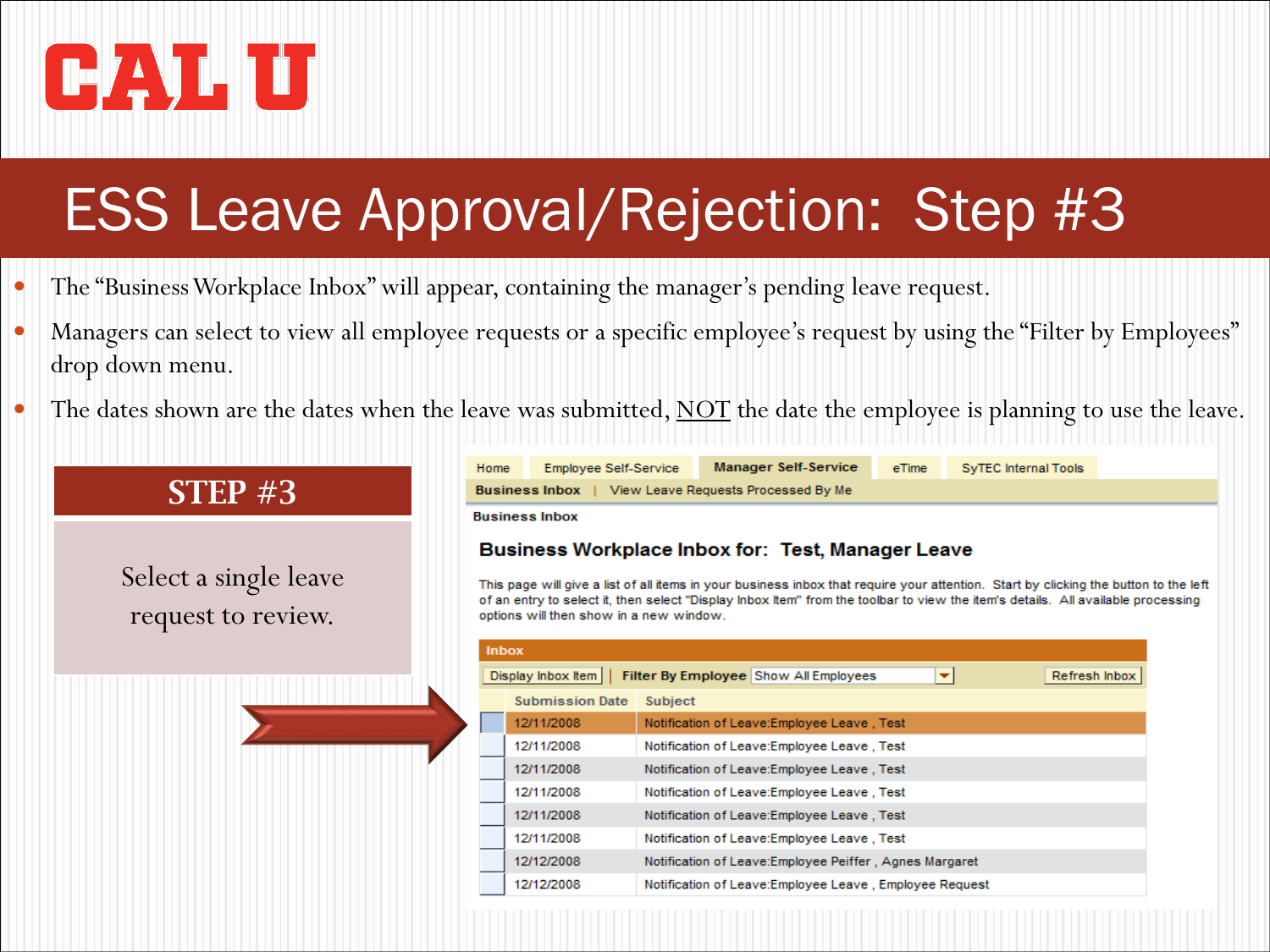

Employee Self-Service

#### STEP #4

Click on the "Display Inbox Item" button.

**Manager Self-Service** 

Business Inbox | View Leave Requests Processed By Me

**Business Inbox** 

Home

#### **Business Workplace Inbox for: Test, Manager Leave**

This page will give a list of all items in your business inbox that require your attention. Start by clicking the button to the left of an entry to select it, then select "Display Inbox Item" from the toolbar to view the item's details. All available processing options will then show in a new window.

eTime

SyTEC Internal Tools

| <b>Inbox</b> |                        |                                                             |
|--------------|------------------------|-------------------------------------------------------------|
|              | Display Inbox Item     | Filter By Employee Show All Employees<br>Refresh Inbox<br>▼ |
|              | <b>Submission Date</b> | <b>Subject</b>                                              |
|              | 12/11/2008             | Notification of Leave:Employee Leave, Test                  |
|              | 12/11/2008             | Notification of Leave:Employee Leave, Test                  |
|              | 12/11/2008             | Notification of Leave:Employee Leave, Test                  |
|              | 12/11/2008             | Notification of Leave:Employee Leave, Test                  |
|              | 12/11/2008             | Notification of Leave:Employee Leave, Test                  |
|              | 12/11/2008             | Notification of Leave:Employee Leave, Test                  |
|              | 12/12/2008             | Notification of Leave:Employee Peiffer, Agnes Margaret      |
|              | 12/12/2008             | Notification of Leave:Employee Leave, Employee Request      |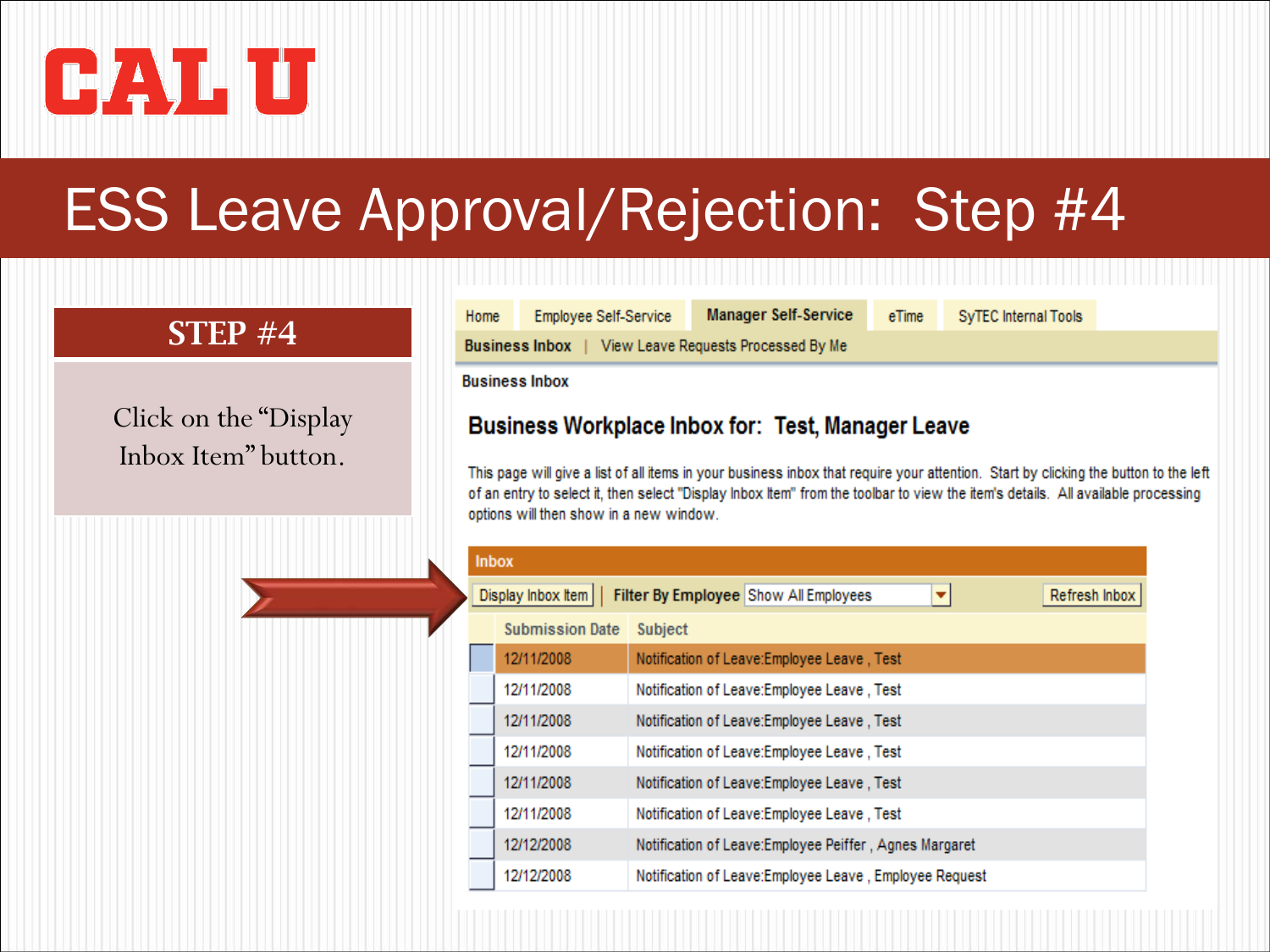

#### STEP #5

Chose to approve or reject the leave that has been requested by the employee.

| Employee Name:                       | Leave, Test                                |
|--------------------------------------|--------------------------------------------|
| Employee Number: 00093337            |                                            |
| Leave Type:                          | <b>Annual Leave</b>                        |
|                                      | Start Date & Time: Thu 12/11/2008 08:00 AM |
|                                      | End Date & Time: Thu 12/11/2008 04:30 PM   |
| <b>Total Hours:</b>                  | 7.5                                        |
| Leave Balance:                       | 37.20                                      |
| Other Remarks:                       |                                            |
| Medical Appt Time: 0 hours 0 minutes |                                            |
| Med Cert Provided:                   | N/A                                        |
| Family Relationship:                 |                                            |
|                                      |                                            |
|                                      |                                            |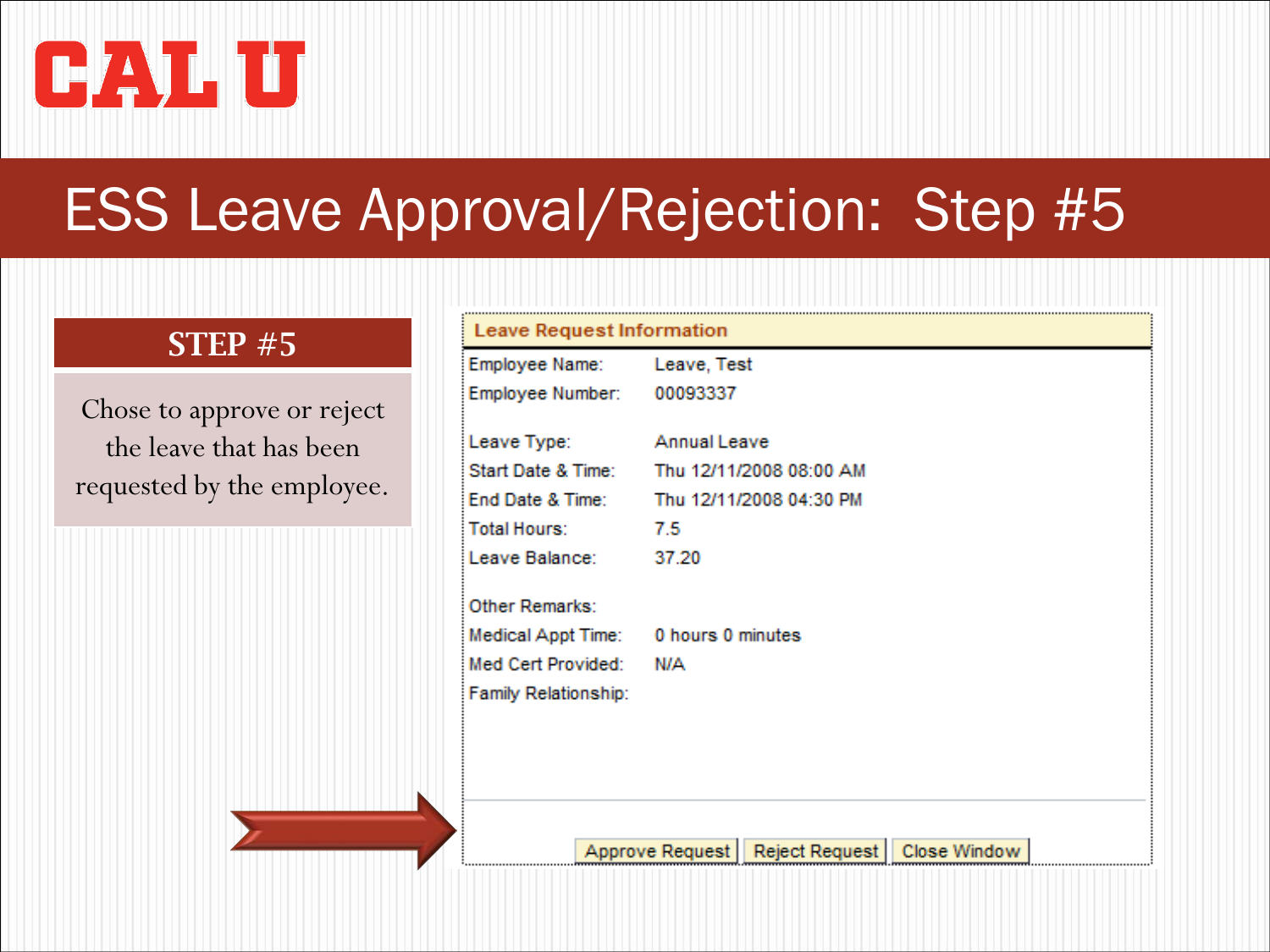

Home

**Employee Self-Service Manager Self-Service**  SyTEC Internal Tools

Business Inbox | View Leave Requests Processed By Me

eTime

**Business Inbox** 

#### **Business Workplace Inbox for: Test, Manager Leave**

This page will give a list of all items in your business inbox that require your attention. Start by clicking the button to the left of an entry to select it, then select "Display Inbox Item" from the toolbar to view the item's details. All available processing options will then show in a new window.

| <b>Inbox</b> |                        |                                                        |  |
|--------------|------------------------|--------------------------------------------------------|--|
|              | Display Inbox Item     | Filter By Employee Show All Employees<br>Refresh Inbox |  |
|              | <b>Submission Date</b> | <b>Subject</b>                                         |  |
|              | 12/11/2008             | Notification of Leave:Employee Leave, Test             |  |
|              | 12/11/2008             | Notification of Leave:Employee Leave, Test             |  |
|              | 12/11/2008             | Notification of Leave:Employee Leave, Test             |  |
|              | 12/11/2008             | Notification of Leave:Employee Leave, Test             |  |
|              | 12/11/2008             | Notification of Leave:Employee Leave, Test             |  |
|              | 12/11/2008             | Notification of Leave:Employee Leave, Test             |  |
|              | 12/12/2008             | Notification of Leave:Employee Peiffer, Agnes Margaret |  |
|              | 12/12/2008             | Notification of Leave:Employee Leave, Employee Request |  |

### STEP #6

Click on the "Refresh Inbox" button.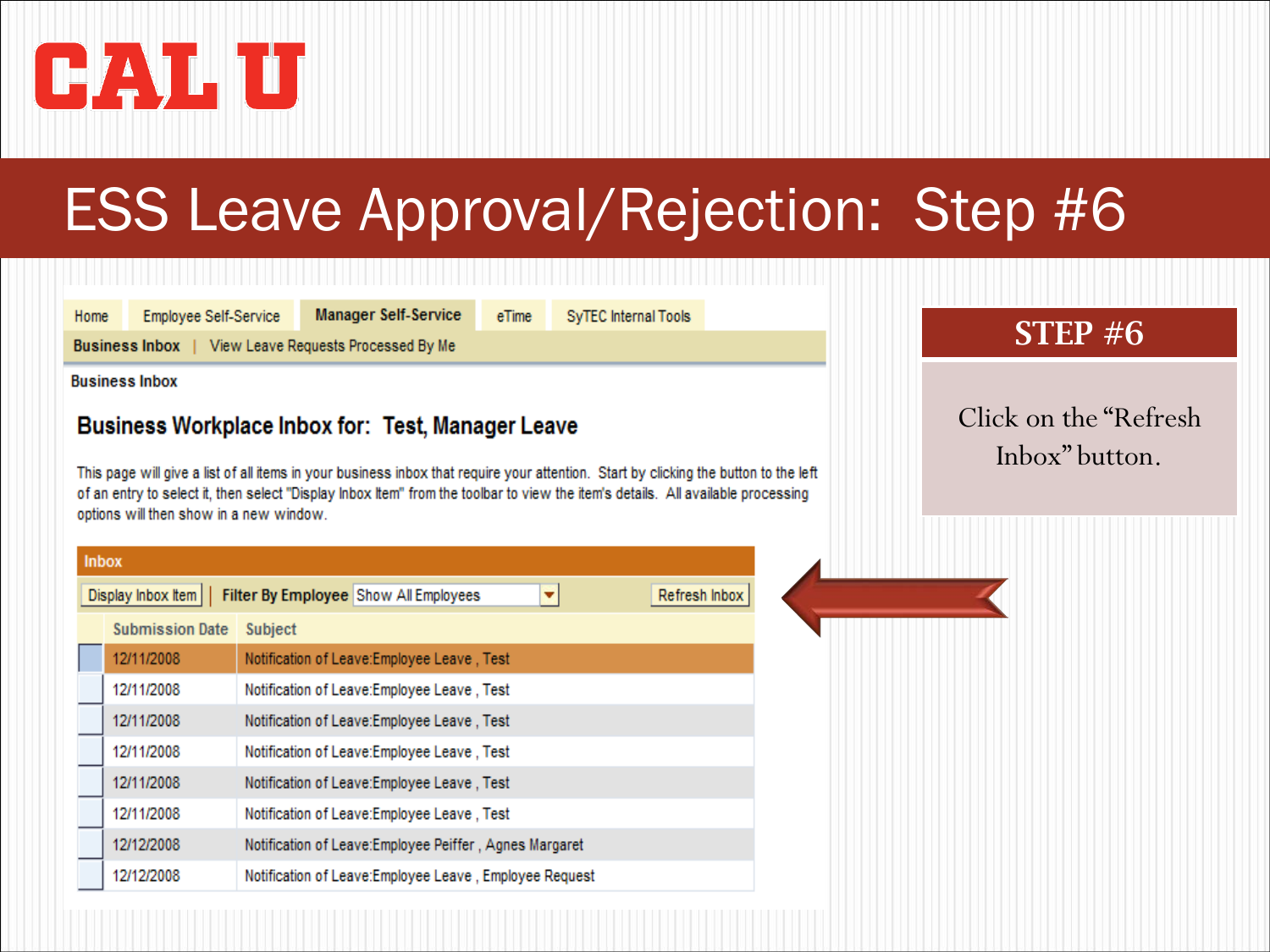

 After the supervisor approves or denies a leave request, the employee will be notified via Outlook email. This notification is sent promptly.

-----Original Message-----From: Workflow RFC User [mailto:WF-BATCH@prd.sytec.passhe.edu] Sent: Thursday, March 05, 2009 3:22 PM To: Sponseller, Dolores M Subject: Notification of absence no. 0000000546: Approved

```
The leave request you submitted on 03/05/2009, for
your leave beginning
03/05/2009 and ending on
03/05/2009
has been approved by Amarante, Phillip on
03/05/2009.
```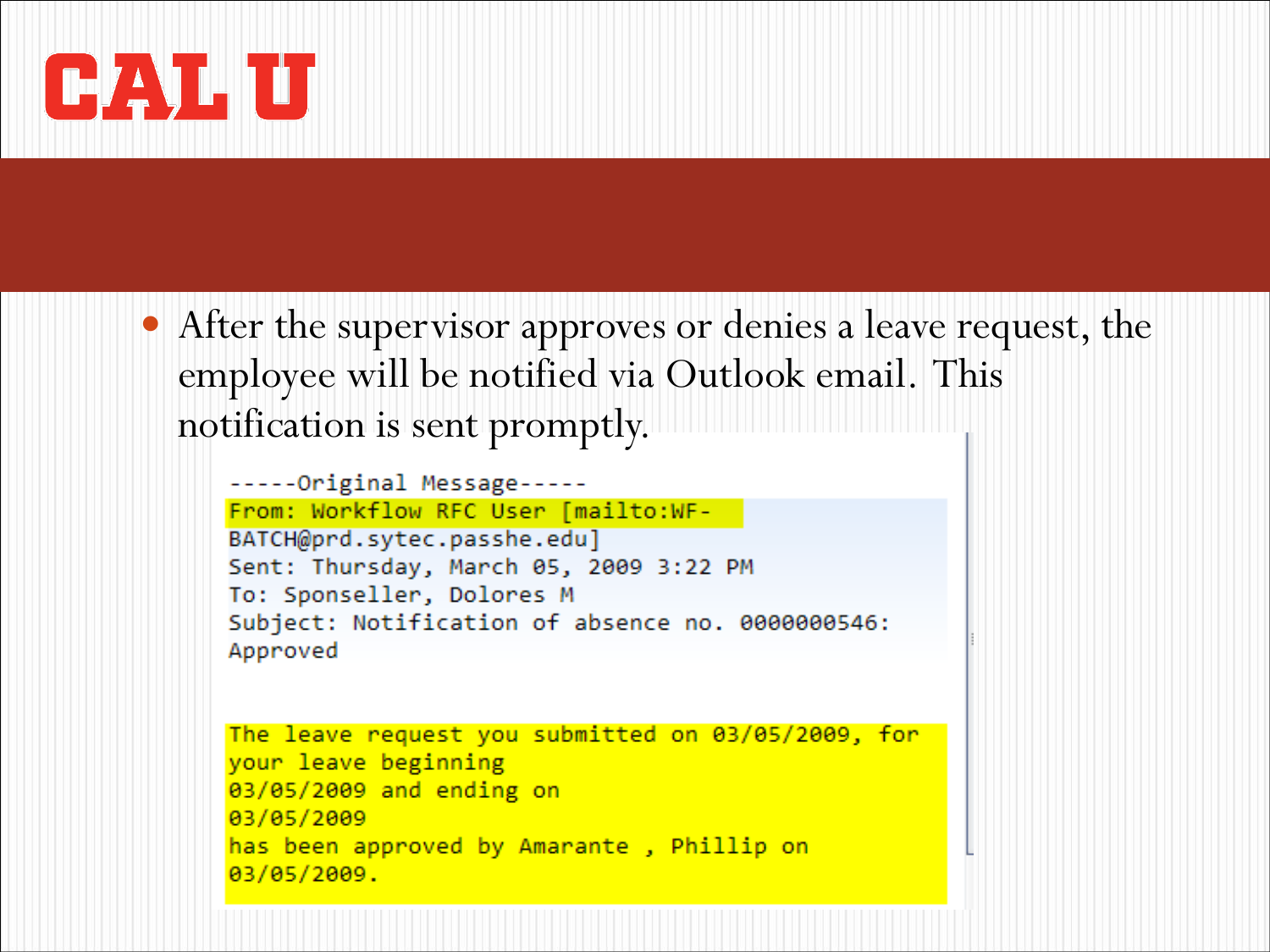### Viewing Employee Leave Balances

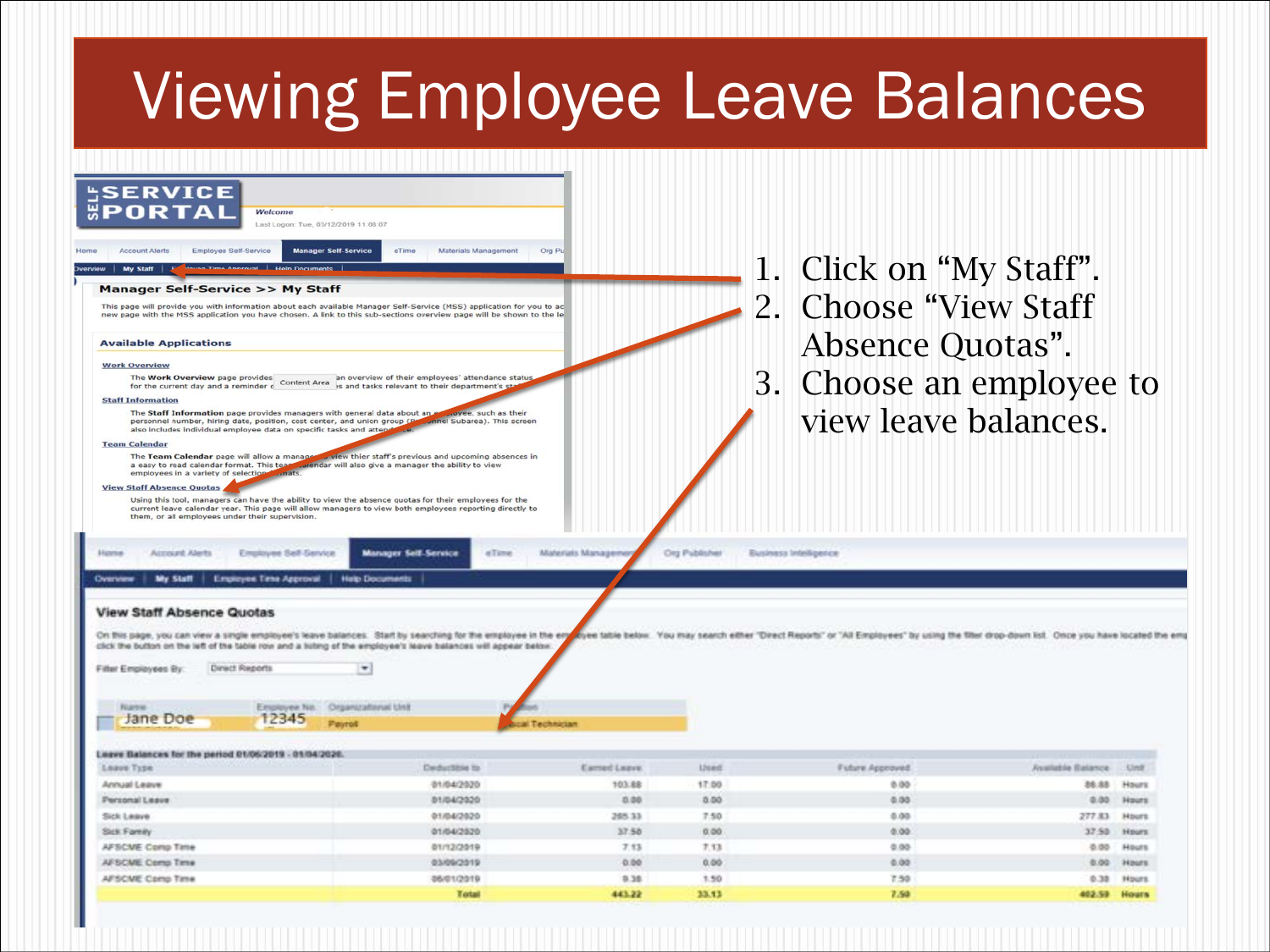## Viewing Employee Leave (Calendar View)

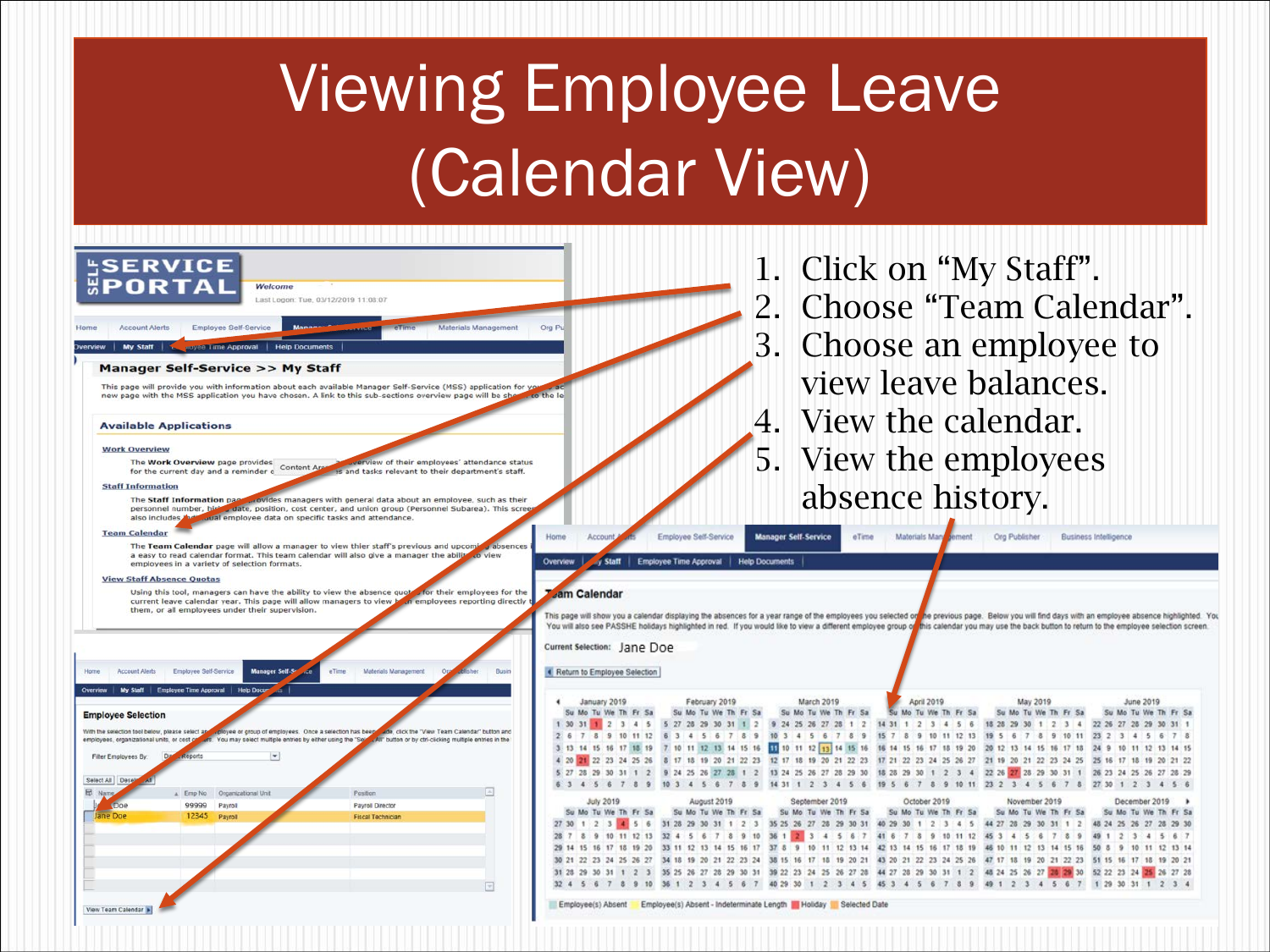

### Military Time Conversion Chart

| AM       |       |  |
|----------|-------|--|
| Midnight | 24:00 |  |
| 1:00     | 01:00 |  |
| 2:00     | 02:00 |  |
| 3:00     | 03:00 |  |
| 4:00     | 04:00 |  |
| 5:00     | 05:00 |  |
| 6:00     | 06:00 |  |
| 7:00     | 07:00 |  |
| 8:00     | 08:00 |  |
| 9:00     | 09:00 |  |
| 10:00    | 10:00 |  |
| 11:00    | 11:00 |  |



All hours should be entered using military time formatting.

| <b>PM</b> |       |  |
|-----------|-------|--|
| Noon      | 12:00 |  |
| 1:00      | 13:00 |  |
| 2:00      | 14:00 |  |
| 3:00      | 15:00 |  |
| 4:00      | 16:00 |  |
| 5:00      | 17:00 |  |
| 6:00      | 18:00 |  |
| 7:00      | 19:00 |  |
| 8:00      | 20:00 |  |
| 9:00      | 21:00 |  |
| 10:00     | 22:00 |  |
| 11:00     | 23:00 |  |